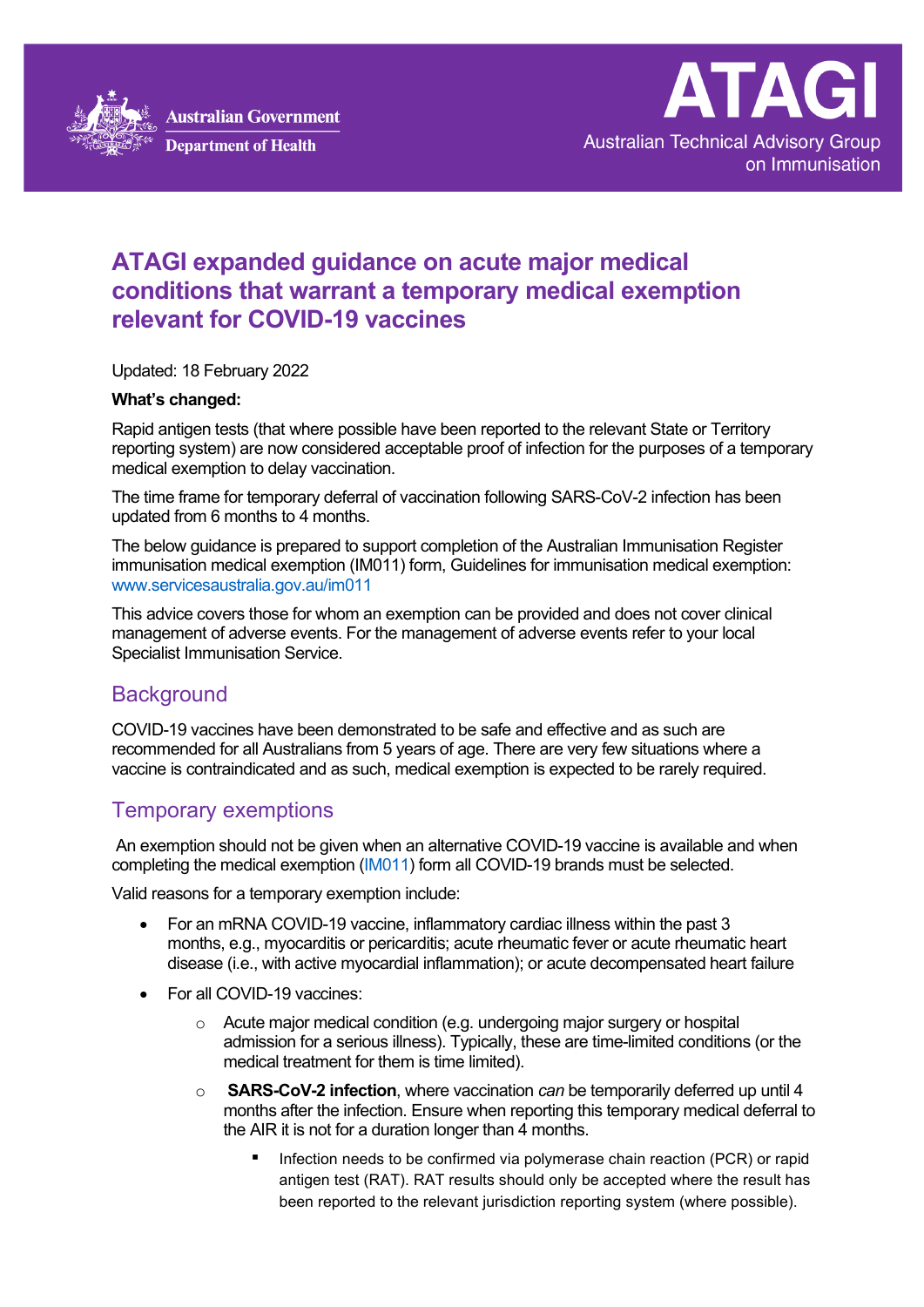- Vaccination *should* be deferred for 90 days in people who have received anti-SARS-CoV-2 monoclonal antibody or convalescent plasma therapy.
- $\circ$  Any serious adverse event attributed to a previous dose of a COVID-19 vaccine. without another cause identified, and with no acceptable alternative vaccine available. For example, a person <60 years of age, contraindicated to receive Pfizer vaccine and in whom the risks do not outweigh the benefits for receipt of AstraZeneca vaccine, is eligible for a temporary exemption.
- $\circ$  If the vaccinee is a risk to themselves or others during the vaccination process they may warrant a temporary vaccine exemption. This may include a range of individuals with underlying developmental or mental health disorders but noting that non-pharmacological interventions can safely facilitate vaccination in many individuals with behavioural disturbances and that specialist services may be available to facilitate the safe administration of vaccines in this population.

Chronic symptoms following COVID-19 ("Long COVID") are not a contraindication to COVID-19 vaccines but do warrant a clinical discussion with the patient.

Pregnancy is not a valid reason for exemption in the absence of any of the criteria listed above.

#### Assessment of serious adverse events following immunisation (AEFI)

An adverse event is considered serious if it:

• requires in-patient hospitalisation or prolongation of existing hospitalisation OR results in persistent or significant disability/ incapacity OR is potentially life-threatening.

AND

• has been reported to a state/territory adverse event surveillance system and/or the TGA.

AND

• has been determined following review by, and/or on the opinion of, an experienced immunisation provider/medical specialist to be associated with a risk of recurrence of the serious adverse event if another dose is given.

Assessment of an adverse event following immunisation (AEFI) requires detailed information on the event, a determination of the likelihood of a causal link with vaccination, as well as the severity of the condition.

Examples of serious AEFI include: thrombosis with thrombocytopenia (TTS) following Vaxzevria [COVID-19 Vaccine AstraZeneca]); medically significant illness (e.g., immune thrombocytopenia purpura (ITP), myocarditis), potentially life-threatening events (e.g., anaphylaxis); and/or persistent or significant disability (e.g., Guillain-Barré Syndrome). These reactions do not include common expected local or systemic reactions known to occur within the first few days after vaccination.

Attributing a serious adverse event to a previous dose of a COVID-19 vaccine may require discussion with the individual's GP, local immunisation service or relevant medical specialist.

### Duration of temporary exemption for acute major medical illness

Temporary exemptions for acute major medical illness for longer than 6 months are NOT recommended in the first instance, as they should be reviewed as the individual recovers from their acute major medical illness. This time limitation will allow individuals who can safely be vaccinated to be protected against COVID-19 in a timely way.

- It may take a few weeks for any changes to an individual's vaccine status to be updated on the AIR with regards to a temporary medical exemption.
- It should also be noted that an individual may not be optimally protected from COVID-19 until they have completed the recommended vaccine schedule and this temporary exemption may need to be reconsidered depending on the SARS CoV-2 epidemiology at the time.